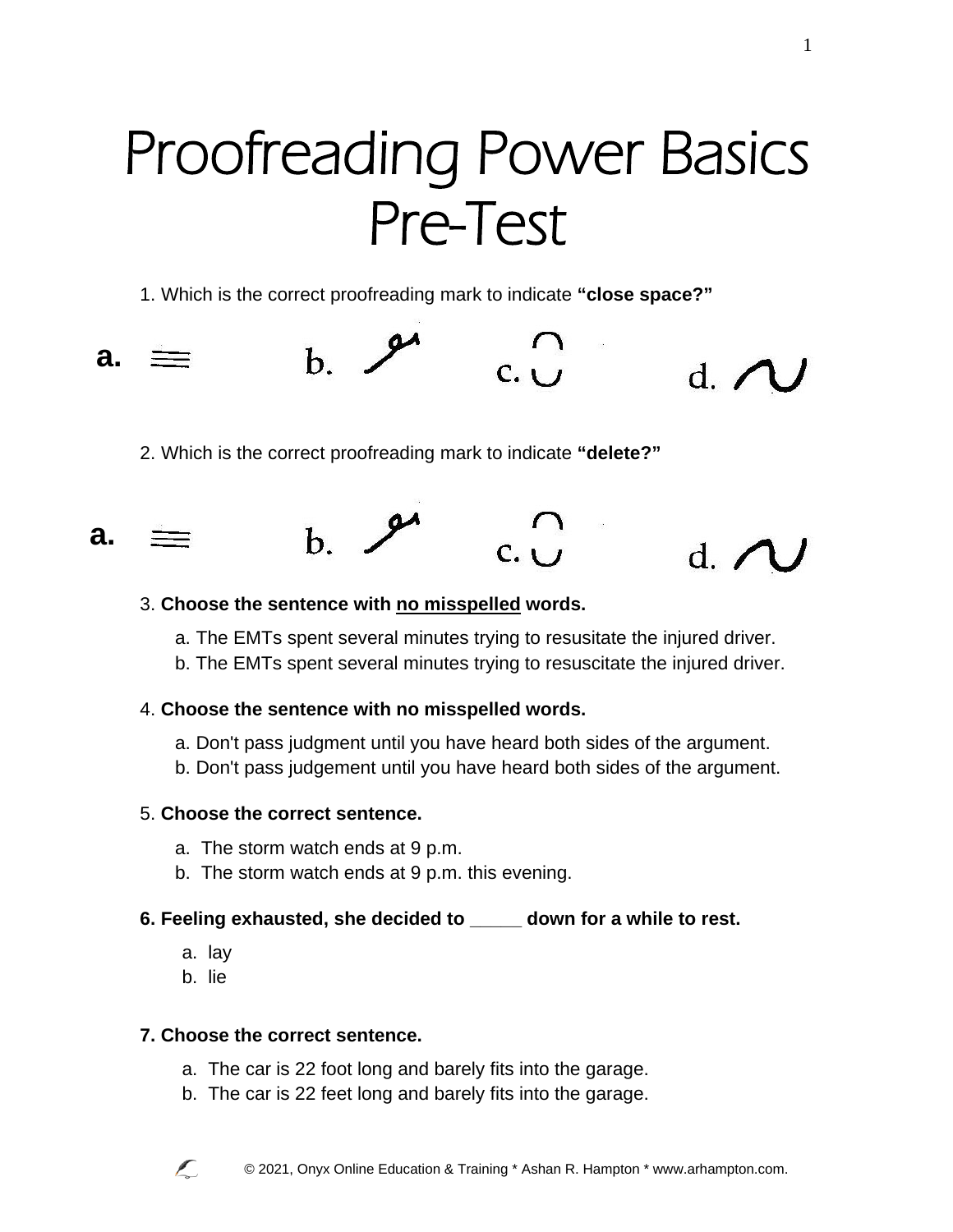#### **8. Choose the correct sentence.**

- a. Winds reached 50 mph.
- b. Winds reached 50 miles-per-hour.

#### **9. Choose the correct sentence.**

- a. The number is 727-888-2121, extension 345.
- b. The number is 727-888-2121, ext. 345.

#### **10. Choose the correct sentence.**

- a. He ate dinner and took a shower, but the car wouldn't start.
- b. He ate dinner, and took a shower, but the car wouldn't start.

**Directions:** Find all of the errors in the paragraph below.

As several school districts have found, moving the start time for high schools to later in the morning has several beneficial effects. One result is better school attendance. When seven Mineeapolis high schools pushed back their start times, attendance in all grades improved, and academic performance improved slightly. Another positive effect is happier students and parents. When students get more sleep, they tend to be in a bettter mood, which improves relationships with their family members. A third important outcome is an improvement in safety. When unsupervised teans get out of school later in the afternoon, they have less time to get into trouble before adults get home. Plus, there less prone to fatigue-related car accidents on their way to schoool in the morning.

2